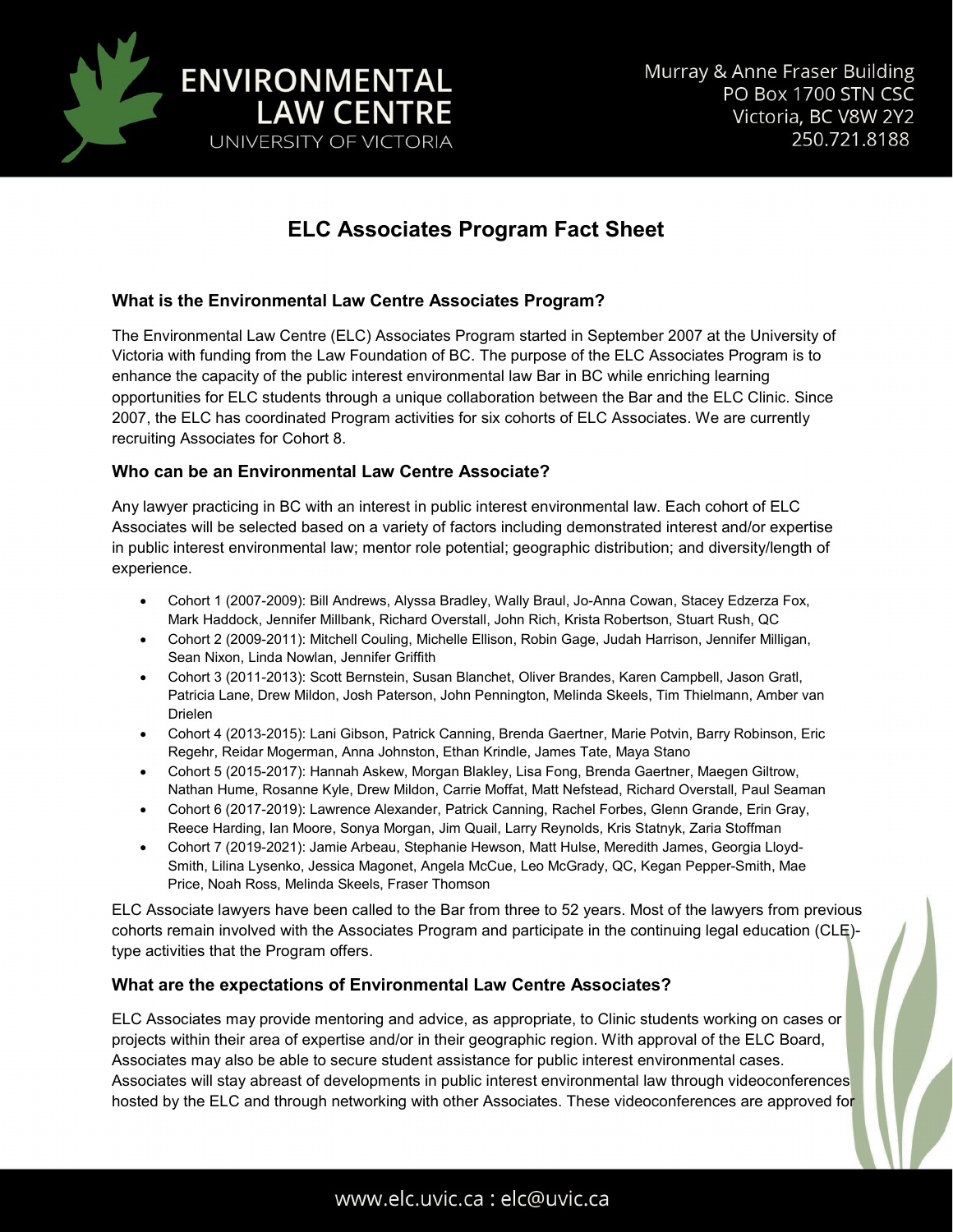Continuing Professional Development Credits by The Law Society of BC. Some of the topics covered in videoconferences include:

- Professional reliance;
- *Declaration on the Rights of Indigenous Peoples Act*;
- Civil disobedience and the Law of Protest;
- Mining law reform;
- Indigenous laws;
- Private Prosecutions;
- Empowering First Nations Guardians;
- Climate change litigation;
- Green development;
- International law, the Pacific Salmon Treaty and aboriginal rights;
- Water sustainability; and
- New developments in protecting species at risk.

Associates usually participate in an initial meeting in order to meet one another and typically have the opportunity to exchange information in person (however, the initial meeting for Cohort 8 Associates will likely be online). Associates also participate in continuing legal education (CLE)-style conferences. ELC Associates participated in the first public interest environmental law CLE and the first ever National CLE on public interest environmental law,

### **What are the benefits of participating in the Program?**

- Staying current with emerging environmental law practice issues;
- Networking with other lawyers engaged in public interest environmental law;
- Receiving advice from knowledgeable colleagues;
- Obtaining student assistance on ongoing public interest environmental cases or files;
- Working with highly motivated students that share similar practice-area interests; and
- Building the capacity of the public interest environmental bar in BC.

### **What do former Associates say about the Program?**

- *I have gone back to the CLE materials and teleconference backgrounders for information when faced with a client issue. They are a helpful starting point in my practice.*
- *The background materials for the teleconferences were concise, to the point, and directed the discussion very well. Even for areas in which I have no knowledge, the teleconferences were excellent. It was really helpful to hear from the other lawyers because they are leaders in their fields.*
- *A huge benefit of the Program is becoming acquainted with lawyers who have addressed similar issues and who are willing to have me call them for moral support and legal assistance. They often suggest alternative strategies and novel legal arguments.*
- *The networking opportunities were my favourite part. It was very valuable to have an opportunity to talk with like-minded people. It makes the possibility of doing environment work when it comes up in my work more likely because I have other lawyers I can consult with and bounce ideas off of.*
- *I was able to get outside of my usual files and get a better appreciation for these other intellectually fascinating issues that I have no acquaintance with. I found it useful as a professional to observe and take mental notes on the issues presented.*
- *I write to thank you for one of the best conferences I have attended in my 35 years of practice.*